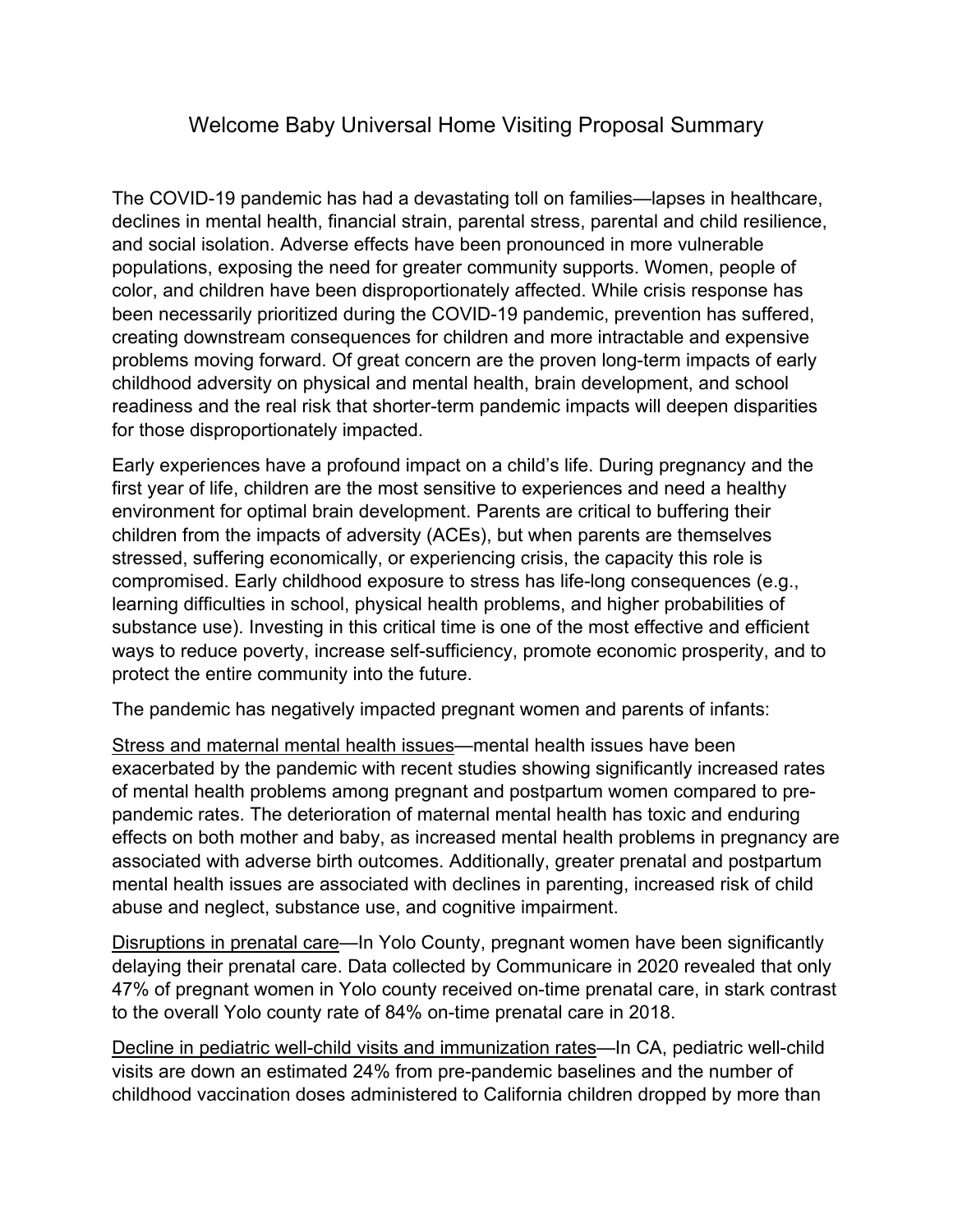40% at the start of the pandemic. This has especially impacted children covered by MediCal and disrupts critical preventive care and early identification of developmental and social-emotional issues.

Prolonged community stress and adverse childhood experience—Many Californians suffered economically, but household with children fared worse in 2020. Specifically, 50% of households with children had difficulty paying bills compared to 30% of households without children. Latino children were more likely to have a caregiver in a sector highly impacted by COVID-19 shutdowns. This financial strain deteriorates children's wellbeing. Nationally, 52% of children in families with financial hardship are facing emotional distress.

Welcome Baby meets the tremendous responsibility to address pandemic-related needs of vulnerable young children and their families. Designed to mitigate exposure to toxic stress and build resiliency, Welcome Baby is an upstream approach with a clear nexus to ARP Funds.

First 5 Yolo proposes a broad-based prevention strategy, "Welcome Baby" (WB), that intervenes at the earliest point of life, creating lasting impacts for young children and families and the Yolo County community. Welcome Baby is a proactive, universal approach designed to mitigate exposure to toxic stress related to the COVID-19 pandemic and build resiliency as early as the birth of the child to support families, particularly those who are struggling the most, through the next three years of COVID-19 recovery.

WB is family-centric and focused on health equity, designed to reach those who are often invisible, while offering a broad strategy to address the collective trauma and negative effects the community has experienced during the pandemic. It reaches families at the earliest point to strategically coordinate flow into available services and to support medical, mental health, and other care that has lapsed during the pandemic. The "universal" approach de-stigmatizes screening, care, and service access, leverages existing resources, and creates a transformative early identification, home visiting, and early childhood care system in Yolo County.

Welcome Baby provides home visits at critical points for every Yolo County baby born over the duration of ARP. Families enrolled receive up to three "Welcome Baby" home visits, one by registered nurse/medical personnel within the first week of returning home from hospital, and two by community healthcare workers during the following postpartum weeks. Hospitals offer connection to WB at point of labor and delivery.

The nurse visit provides more immediate health screens (including maternal mental health) and clinical assessment for both mother and baby, immediate triage, lactation support, and checks on continuing health care, including vaccine (COVID and other) status. This visit bridges postpartum and newborn care, including checks on women's postpartum healing that otherwise might not occur for many weeks, and allows for early identification of a variety of health and safety issues.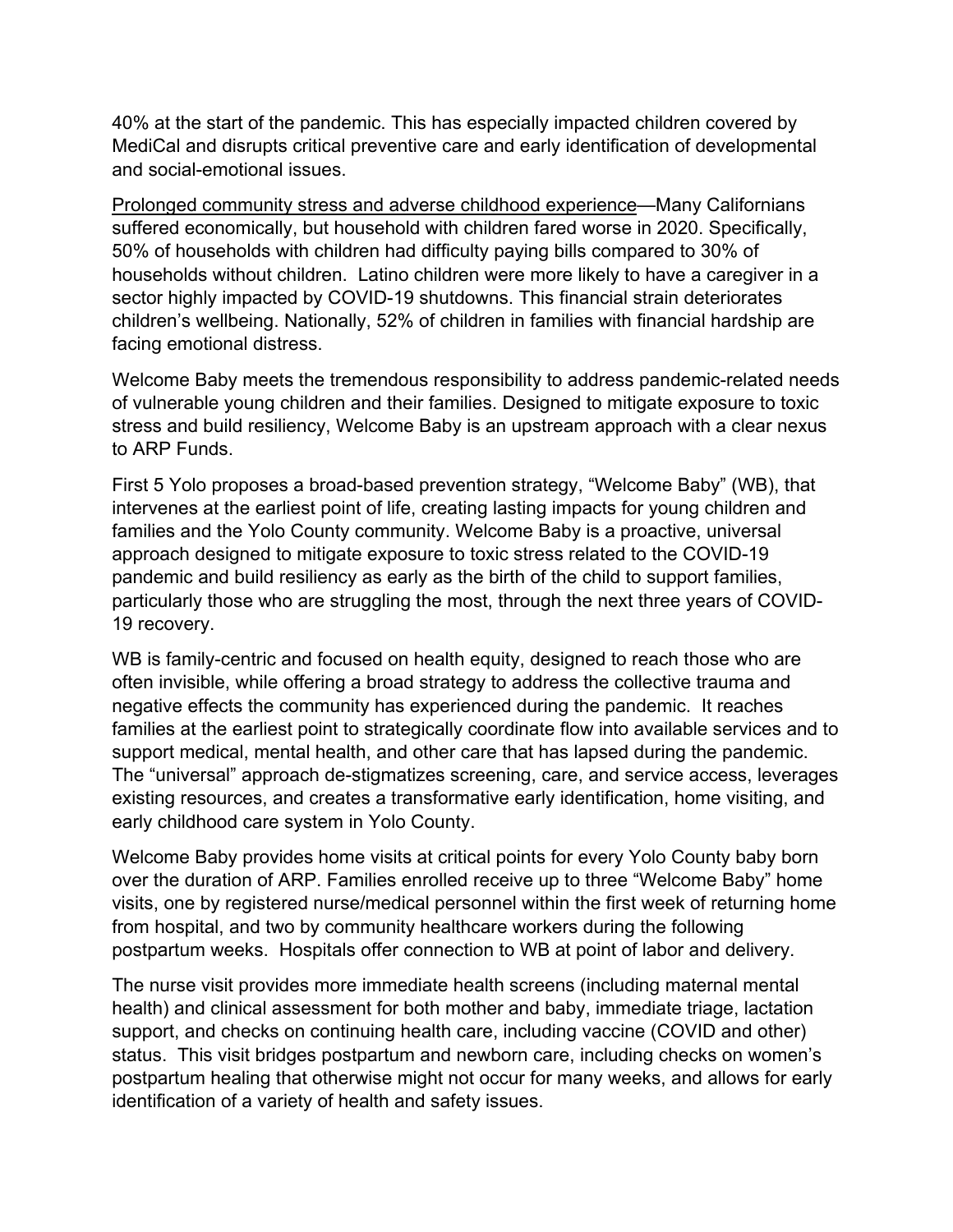In the following weeks, families receive 1-2 home visits from community healthcare workers, based on family needs. In these visits, parents receive a First 5 New Parent Kit with culturally and linguistically appropriate "Baby Basics" health literacy materials and other concrete supports, parent education, and referrals to community resources as well as a universal risk screening. Families identified as in-need, will be referred into more intensive existing home visiting services within the county and/or offered a Newborn Observation (NBO) Home Visit which provides in-depth parenting support. Connected to the existing Help Me Grow system, NBO is aimed at strengthening the bond between parents and their newborn through neurobehavioral observations.

All community healthcare workers receive training in evidence-based Baby Basics program, designed to serve the population with culturally sensitive and trauma-informed care. These community healthcare workers engage vulnerable populations to address barriers to timely care, attending to children's developmental milestones, ACEs screening, and linkages to services. Community Healthcare home visitors support families in accessing existing services, such as health insurance, health and mental health services, perinatal care, WIC, and concrete supports, and channel families many of whom would otherwise not be identified early—to programs and services.

CommuniCare Health Care Centers will hire and train the WB nurses, including postpartum mental health training and lactation counseling training. Yolo County Children's Alliance will hire WB community health workers. Culturally and linguistically appropriate outreach workers from a variety of community-based organizations will engage women and families in timely prenatal care and to communicate the opportunities available in Welcome Baby. Hospital birthing centers would facilitate connection to WB at birth.

All families experience challenges associated with pregnancy and childbirth, but these stressors have been heightened due to the pandemic. F5Y's Welcome Baby program would ensure all families receive support during this critical time. Importantly, by providing temporary, limited home visiting services, we can help mitigate the trauma of the pandemic's unprecedented impact on families and prevent lasting effects on children. The early outcomes could transform the system of care in Yolo County and the future of The Yolo County community.

Key Outcomes are expected to include, but are not limited to, the following:

- 1. Reduced maternal mental health issues
- 2. Increased community connections (e.g., referrals)
- 3. Greater rates of well-child visits and immunization rates
- 4. Lower rates of entry into Child Welfare Services

5. Timeliness to care and identification of child development or maternal health issues